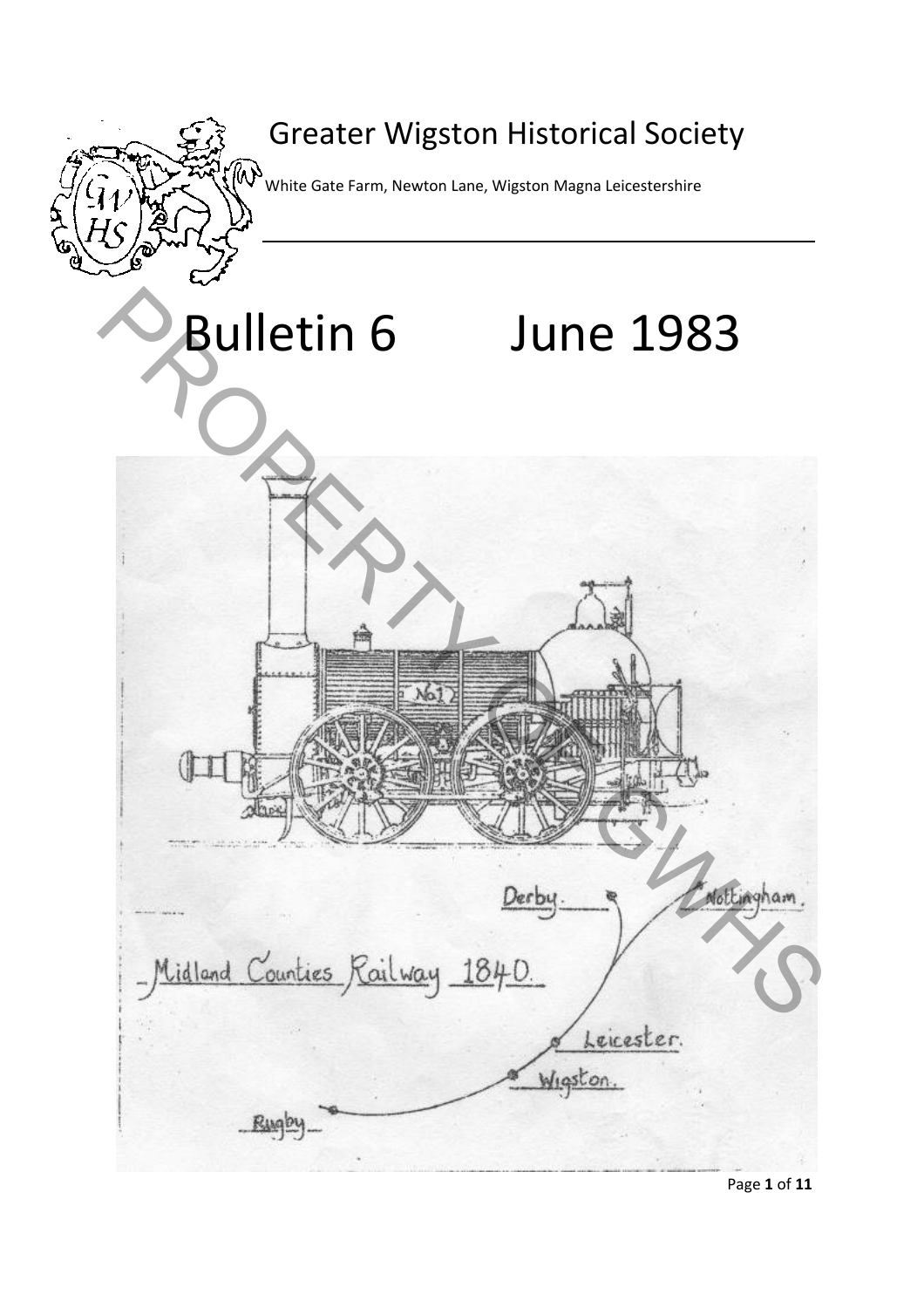## Notices

Hon. Membership Secretary reminds all members that the subscription for 1983 is now due, and remain unchanged at £2.OO. Cheques should be made payable to Greater Wigston Historical Society and sent to Mr. B. Bilson, 23, Thirlmere Road, Wigston, and Leics.

Membership entitles one to Free Admission of the Wigston Museum.

# NOTICE OF EVENING VISIT ...THIS MONTH.....

On Wednesday, June 22nd. 1983 there will be a visit to Peckleton, near Desford. Over many years Mr. Sevan has gathered together an extensive collection of Rural Artifacts, and he has kindly agreed to show them and talk about them to the Society.

Please meet at Whitegate Farm, Newton Lane for 6.45pm. Lifts can then be arranged for those without transport, and some doubling up, to cut down on the number of cars, can take place. A prompt start for Peckleton will be made at 7.00pm. Those people wishing to make their own way, please meet outside the Brown Horse Inn, in Peckleton at about 7.30pm. And wait for the arrival of the main group. This should be an interesting evening, do please make an effort to support it. **NOTIGE OF EVENING VISIT ....THIS MONTH......**<br> **On Wednesday, June 22nd. 1983 there will be a** visit to Peckleton, near Desford. Over many<br>
varist MK, Sevan has gathered together an extensive collection of Rural Artifacts

#### WINTER PROGRAMME

A programme of speakers and workshops, starting in October I983 is now being drawn up. Full details will be printed in the next Bulletin. For Your Diary....

Meetings will be on the Third Wednesday of each month and the venue will be the Wigston Liberal Club.

Leicestershire Local History Council Summer Meetings Monday I3th. June. Walk round Western Park with Mr. A. A. Huscroft. Meet at 7.30pm. by the Main Gates on Hinckley Road, Saturday I3th. August, Market Harborough walk about, and Museum, with Mr. S. Mullins. Meet at new Council Office / Library /Museum building at 2.30pm.

## Make a Suggestion

1. Fund Raising Events, or ideas for some kind of Xmas get together.

2. Visits and or speakers for future meetings.

3. Articles or possible subjects for the Bulletin, or any comments. to the Bulletin Editor. Ian Varey, 150, Welford Road, Wigston, Leics.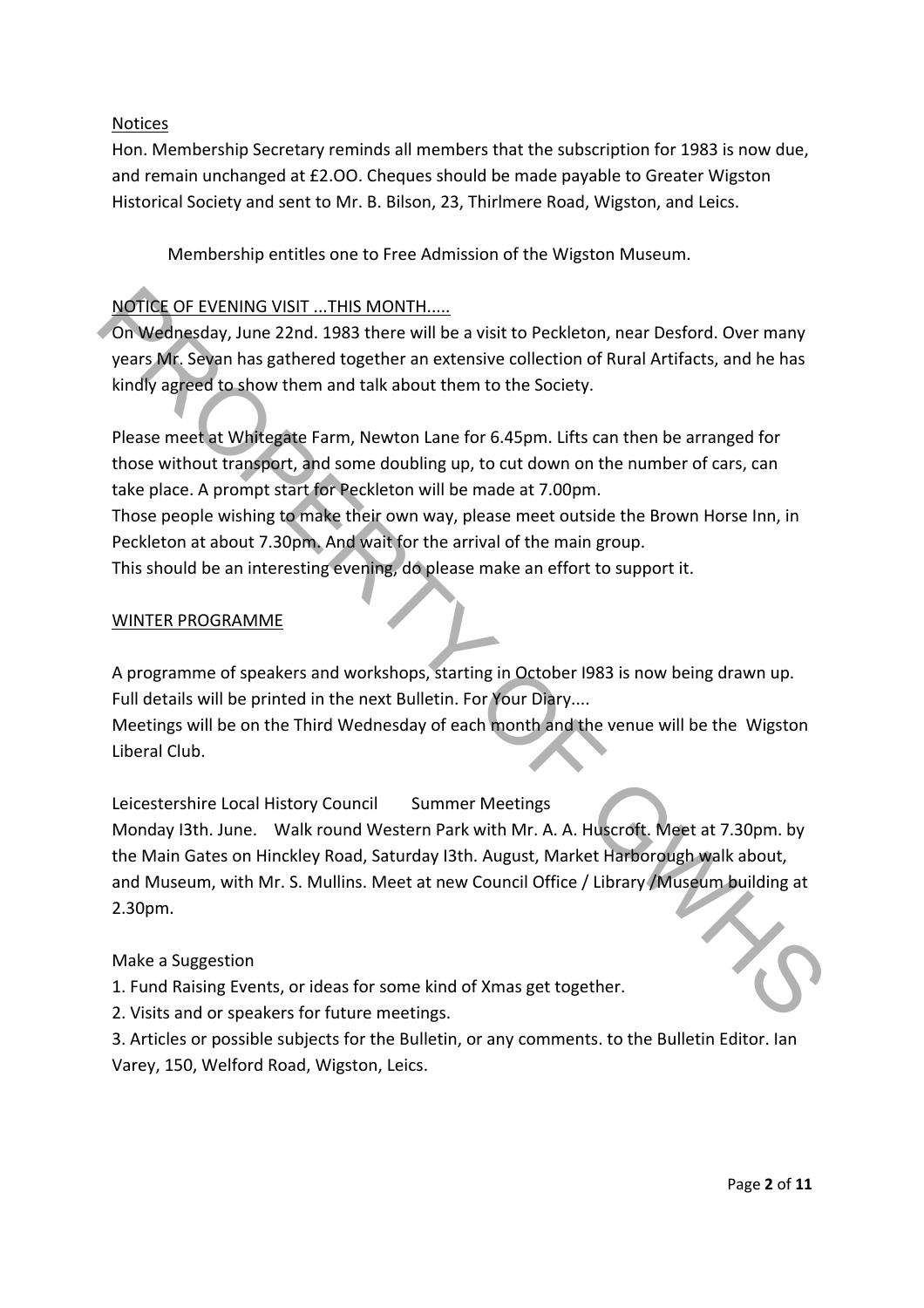Hawthhorn House.

Suggestions were sought for the naming of the Age Concern Centre, My suggestion is 'Hawthorn House'. Why? ‐ You may well ask.

Well the Centre is very near to 'The Bank', and that was the meeting place for the people of Wigston for countless years.

"Long ago when the country was wild beyond belief, the population sparse and communication maintained by a series of track ways in the land, certain old Thorn trees, often in a solitary or conspicuous setting, became land‐marks and focal points for meetings among people. Here the 'Hundred Courts' were held, lovers would meet and religious sects, both Pagan and Christian, assemble. All mark-site Thorns were considered sacred. To deface one was a serious offence, even to the extent of plucking a leaf." communication maintained by a series of track ways in the land, certain old Thorn trees,<br>
often in a solitary or conspicuous setting, became land-marks and focal points for meetings<br>
any programs and the relations setting,

In 1637, on the 22nd December, reference is made in the Court action, Boulter v Moore, of the fight taking place 40 paces from the 'May Greene Tree' ‐ which of course was the Hawthorn.

On March 7th. 1392 reference is made to the common way called 'Hawthorne gate' on the West of Wigston (Murder and Sudden Death in Wigston by Hoskins.).

The 1886 O.S. map of Wigston shows 'Hawthorn Field', where Abington House stands. Thomas Ingram or more popularly Lawyer Ingram lived in 'Hawthorn' House. This man had a keen sense of history and regard for the past. He was one of Wigston's greatest benefactors; indeed the existence of St. Thomas Church is due largely to his efforts. It would be fitting if some late tribute was paid to Lawyer Ingram by using name Hawthorn House.

The Hawthorn Tree grows to a very old age, it has many branches and side shoots, it is beautiful in both blossom and fruit. It has symbolised throughout history, a traditional meeting place so I feel that the humble Hawthorn could well add its name to our Meeting Place, there by retaining a local name, so many of which have been lost.

Duncan Lucas.

## OPEN DAY AND A.G.M. FEBRUARY 25TH. 1983.

Following the success of the Open Day last year, a second Open Day was arranged to coincide with the A.G.M. The venue once again was the Wigston Liberal Club. As well as displays connected with local history in Wigston, it was decided, this year, to invite local artists to exhibit their work. On Thursday night a group of Society members erected the displays and set up a book stall, in anticipation of a large number of visitors.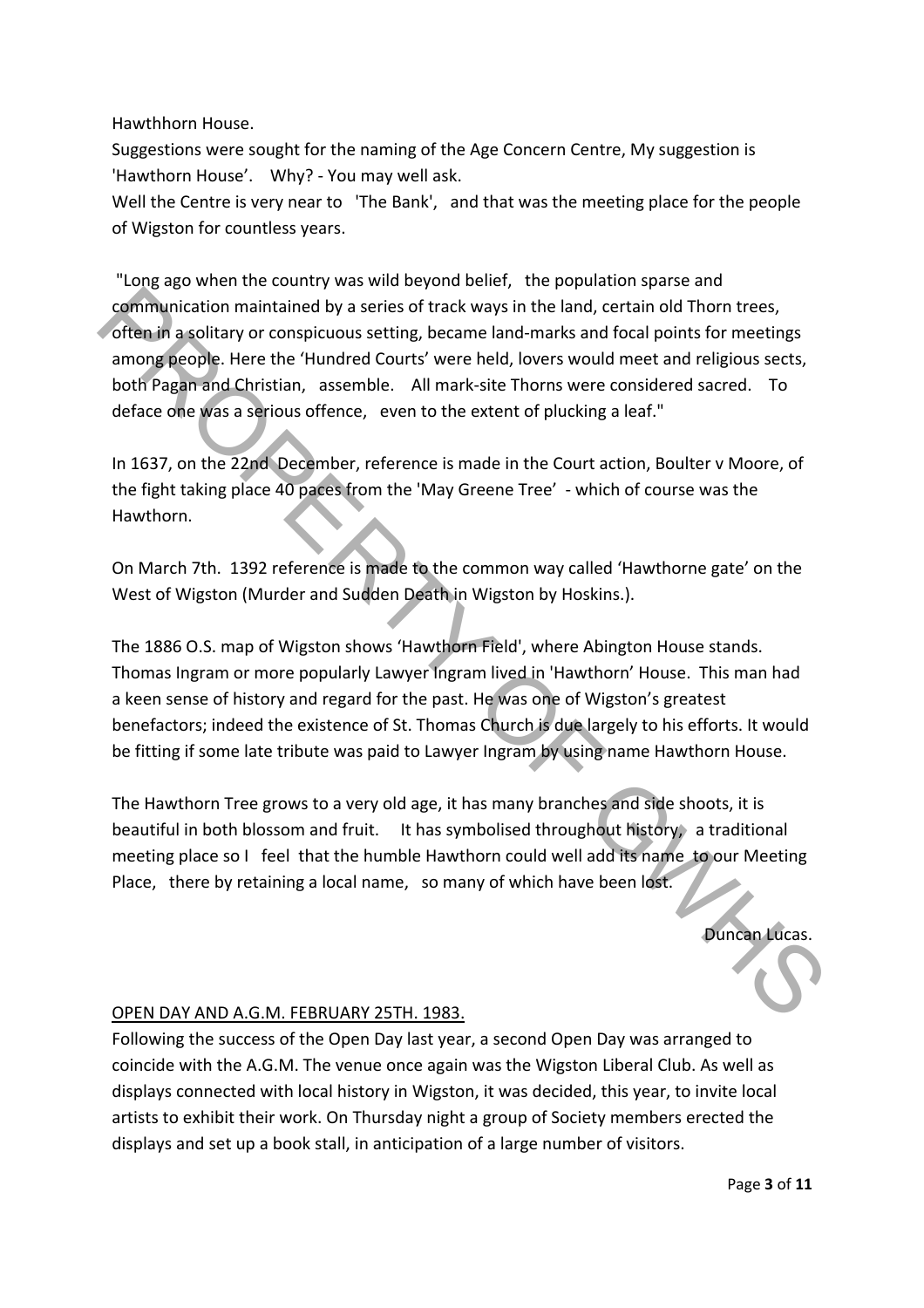Exhibits included a marvellous display of the Lucas/Forryan family history going back to the I870's, but told through photographs, documents and heirlooms. By skilfully combining these different relics, Duncan enabled one to see the real people, rather than a mere pictorial representation of them.

There was a display of metal artefacts all found or dug up in Wigston, and many of them dating from the Victorian period. Among the keys, stirrups and spurs there was a set of Victorian handcuffs. On another board there was a interesting display of Hosiery Knitting Needles many of which were over 100 years old and made for the old hand frames. A Mystery Object Quiz had been organised, and was well received. Indeed some of the items were a mystery to the organiser, and despite several plausible suggestions, from visitors, they are still a mystery. Vectorian handculfs. On another board there was a interesting display of Hosiery Knitting<br>
Neediges many of which were over 100 years old and made for the old hand frames. A<br>
Neediges may of which were over 100 years old

In pride of place was a display of the pot shards and other items recovered from last years Archaeological Dig. As a complete contrast, Bill Mead, a keen local Radio Ham, G5YY, had on show a superb display of early radio equipment, including valves and transmitters going back to 1932, Many of the pieces of equipment had been built by himself.

How easy it is to forget that History has no boundaries, and that many objects from the I960's and 1970's are in need of conservation and preservation, let alone items which are 50 or more years old.

Many local artists hung paintings, in all some 45 paintings were on view, a large number of which depicted local subjects. There was also an extremely interesting display of embroideries by Irene Chapman, many using a very effective 3D technique.

Courtesy of Kembles of Wigston, we were able to show the video of the T.V. Documentary, "Vanishing Wigston", a few copies of which are still available, price £12.50. The bookstall contained all the Society's publications to date, which include the Byegone Wigston books, the Wigston Wander book and copies of all the 26 Transactions.

During the Open Day some 120 school children visited the display, but there was a very low and disappointing turn out of adults. The reasons for the poor attendance might have been the weather, poor advertising, or perhaps staging an event too much like last year's. Whatever the reason it was decided, at a subsequent meeting, that perhaps a new approach was needed for next year.

#### Ian Varey. A.G.M.

The business part of the day, the evening A.G.M. was attended by some thirty members.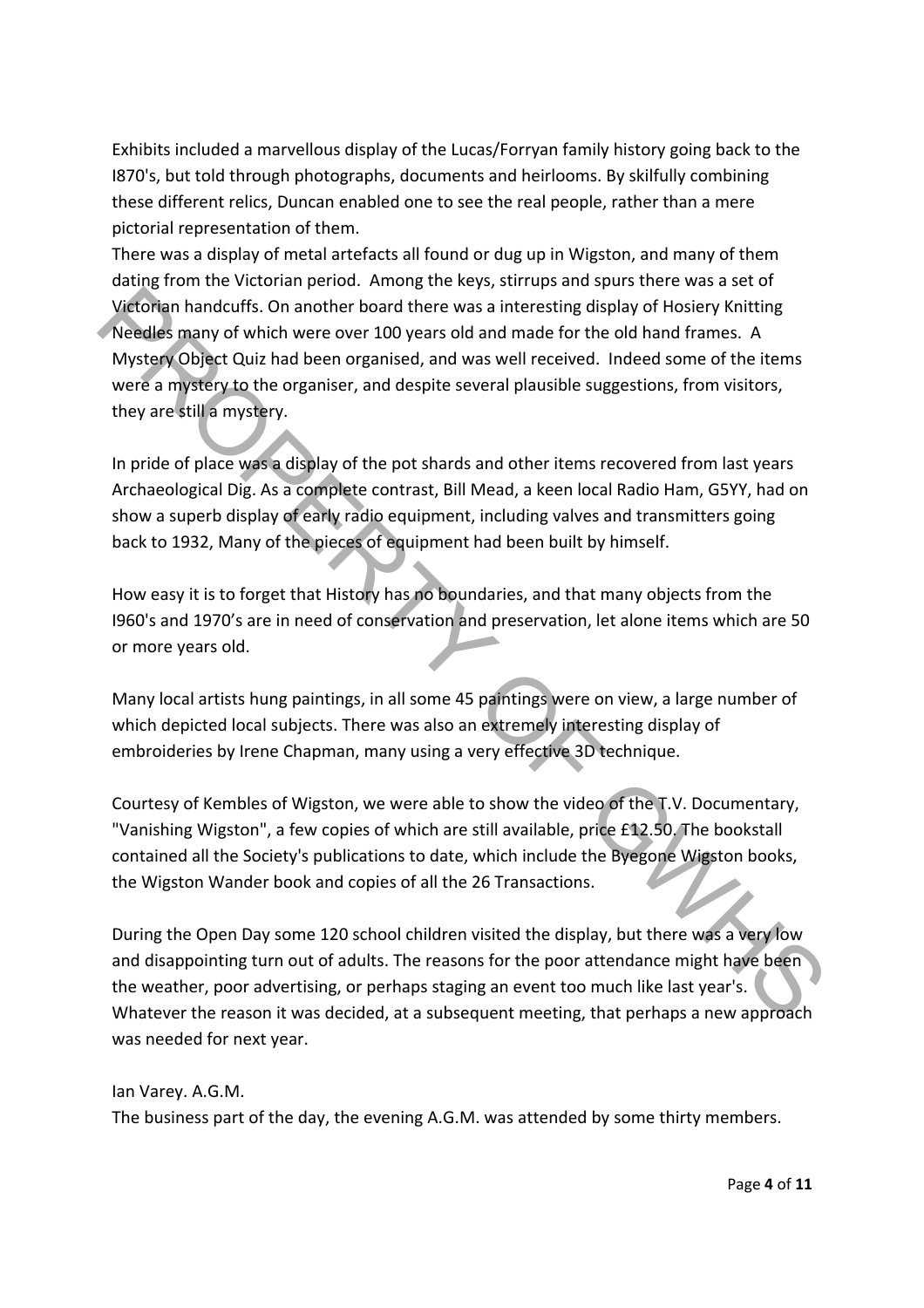The President in his annual address thanked everyone for their support during the year, and commented upon how active the G.W.H.S. had been during the year. New Transactions continued to be produced at regular intervals, during the summer there had been a very successful dig and the items recovered were now being recorded. His most gratifying news was that the Museum would be ready for opening during Easter 1983.

The Treasurer then presented his balance sheet and this was accepted unanimously. The election of officers then took place, with the following results.

President.... D.Lucas. Chairman ..... J.Colver, Chairman ... M.Bingley. Secretary.... Mrs. A. Hulls. Treasurer....... Mr. M. Hulls. Memb. Sec.... B.Bilson. The Mews Bulletin Ed. I. Varey, The Ad Hoc. Committee would continue, so that all members who to attend meetings could do so. The election of officers then took place, with the following results.<br>
Presidentic, D.Luccas.<br>
Secretary....Wits, A. Hulls.<br>
Memb. Sec., B.Bilson.<br>
New Sulletin Ed. I. Varey,<br>
Secretary....Wits, A. Hulls.<br>
Memb. Sec., B.B

Subscriptions are to remain unchanged at £2 per year, £1 for juniors and O.A.P. There was a recommendation that future meetings should have a fixed date... this was fixed at the third Wednesday in every month. There being no other business the Meeting closed.

en alternative and the Ed.



# A SPRING EVENT AT WHITEGATE FARM FOR THE OPENING OF THE WIGSTON MUSEUM

On the evening of Tuesday March 29<sup>th</sup> 1983, the President of the Society, with his family, members and distinguished guests, met at the Farm Shop, adjacent to the Museum building for the official opening of the 'Wigston Museum'.

Mrs York, aged 101 years, and thought to be the oldest resident in Wigston, together with Mrs Mary Beasley, nee Annie Wignall, aged 93 had willingly accepted an invitation to perform the Opening Ceremony.

At an appointed time, the two guests of honour were assisted from the Farm Shop, in the fading light, and through a persistent April drizzle, to the Museum door. Here amid the flashes and clicks of many cameras, an elaborate red satin ribbon was ceremonially cut. After many months of work, the Museum was now officially opened, and the assembled party left the evening gloom for the brightly illuminated interior. The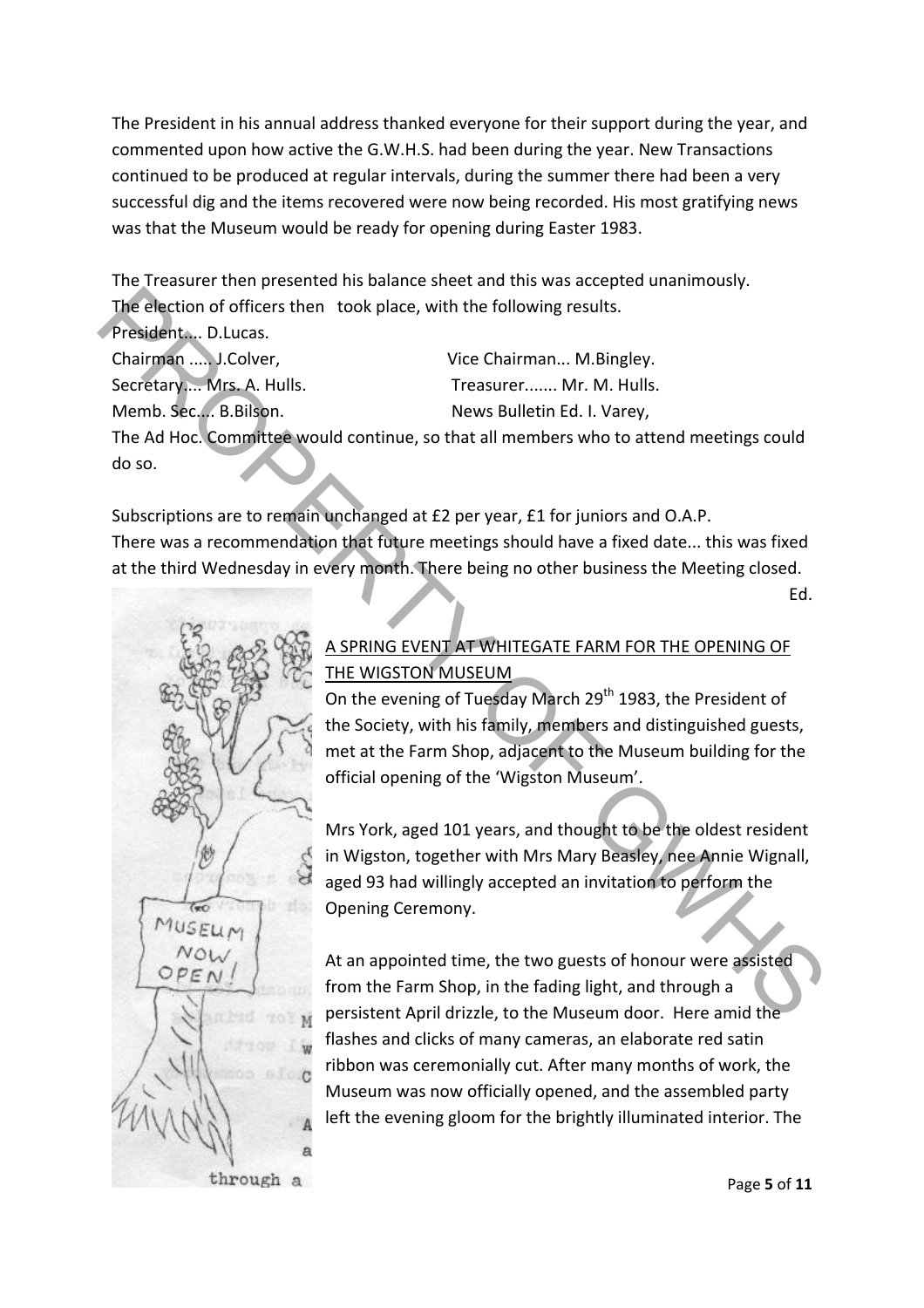two celebrities were given comfortable seats by a warm fire, while the rest of the party gathered for the speeches.

The President introduced the Rev. Kevin Swain, of the United Reformed Church Long Street, and asked him to offer a prayer of dedication for the Museum.

In the president's address, he paid tribute to his father, Mr Orson Lucas, and his uncle, the late Mr Lesley Forryan, for their encouragement in, and the development of, his awareness of the local history of Wigston. Thanks were given to the members of G.W.H.S. for their help and support. Many other people were named and thanked for their contribution to the Museum, either for their donations for display or for their help in getting the museum ready. Isle Mr Lesley Forryan, for their encouragement in, and the development of, his awareness<br>of the focal history of Wigston. Thanks were given to the members of G.W.H.S. For their felip<br>of the focal history of Wigston. Thank

At the end of the President's speech, Mrs York and Mrs Beasley each received a lovely basket of flowers, from the two youngest G.W.H.S. members, and I might add the most diligent workers in preparing the Museum. The Chairman then presented the ladies with an illuminated scroll, as the memento of the occasion.

With the Museum well and truly open, there was an opportunity for the guests to view the exhibits, many of which have a particular local significance, and so stimulate many memories and stories of bye‐gone days.

Radio Leicester reporters recorded a number of interviews and local Press made reports and took photographs, which were later published and so will help to publicise the museum.

The party then made its way back to the Farm Shop where a generous buffet with wine, awaited us. The organisers of which deserve a special thank you.

Many congratulations and good wishes were given to Duncan, for his enthusiastic and deep interest in Wigston's past and for bringing together such a superb collection. The Museum is well worth visiting and deserves the fullest support from the whole community.

Ruth Harper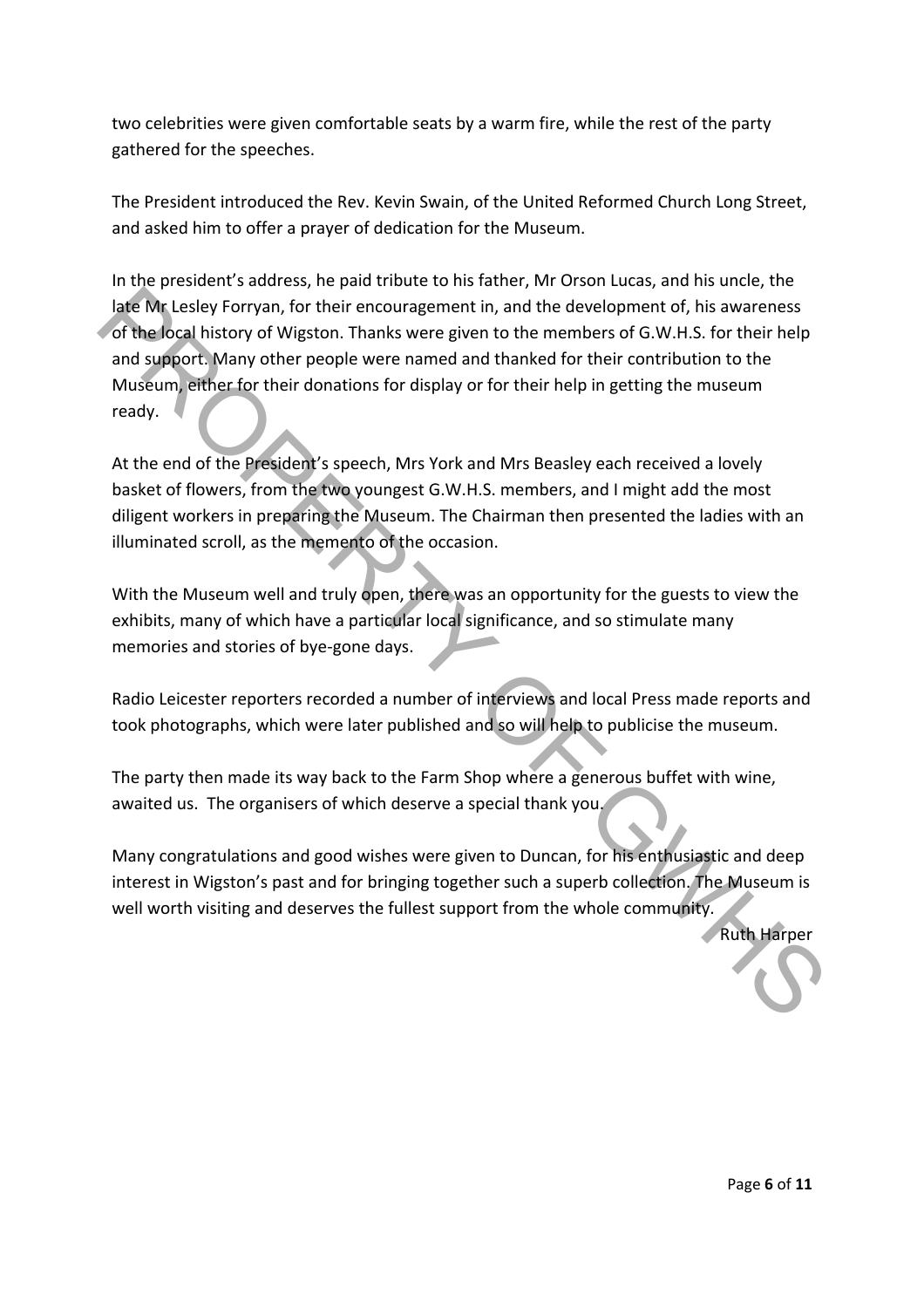

#### **Wigston a Railway Town.**

The fire and subsequent re-vamping of the Railway Inn, on Station Road, last autumn, prompted me to delve into some of the railway history of Wigston. A fascinating story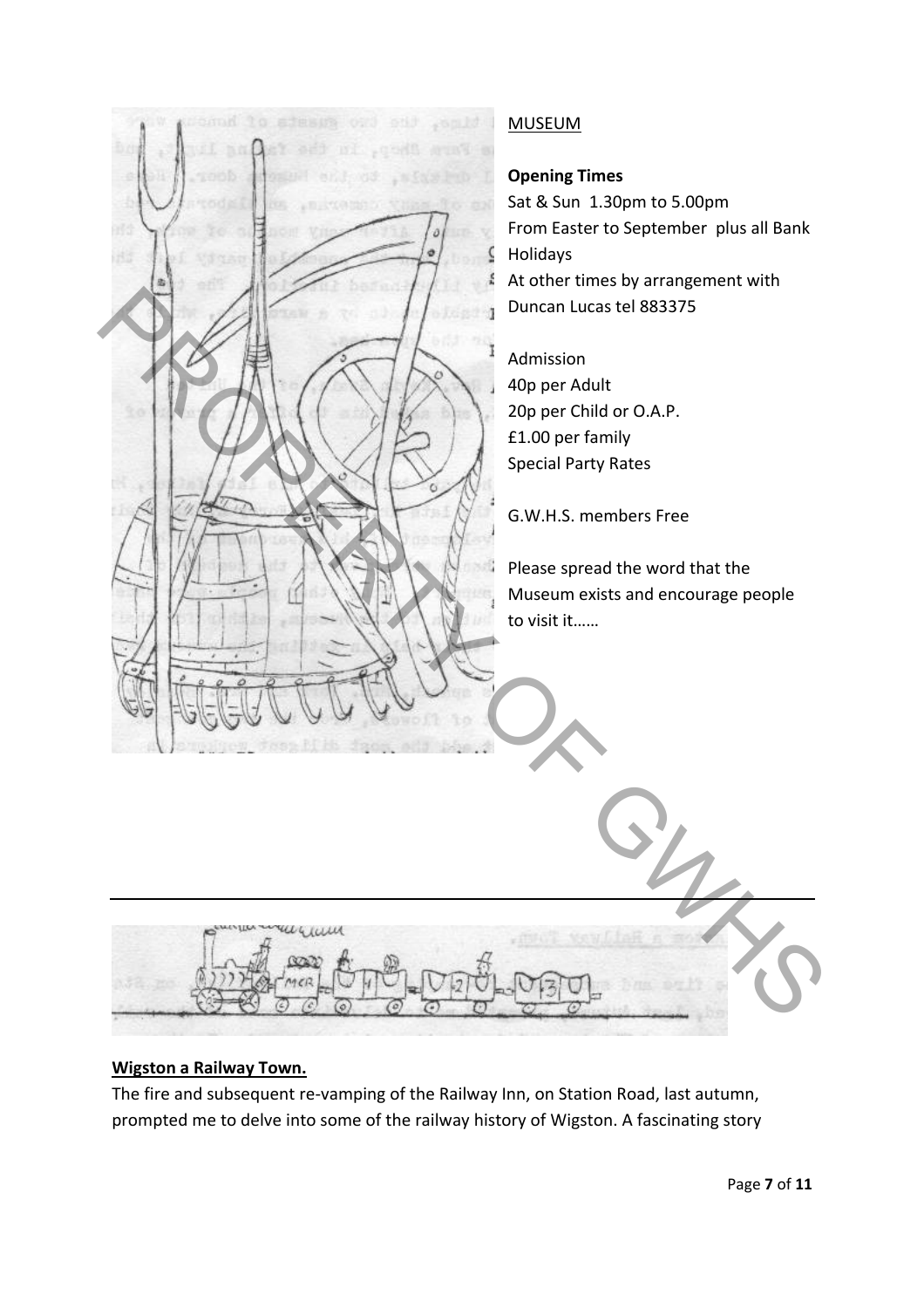emerged. To those people who are cognisant with the railway history of Wigston, my apologies, I write for those who, like myself, were unaware of it.

After a little consideration, it becomes clear that the development of the railways was extremely important to the growth of the village, in late Victorian times.

1. The old Borough coat of arms had a pictorial representation of a locomotive's driving wheel, in gold. This connection has been maintained in the present Oadby and Wigston coat of arms. I quote from the Borough Guide... "On the green quarters are two pairs of narrow horizontal stripes in gold, heraldic railway lines, symbolizing the prosperity brought to Wigston by its long connection with the Railway Industry".

2. Even the most cursory of glances at the land between Wigston and South Wigston, marks it as Railway Land, despite the modern industrial estate. This is a large area and must have represented a significant railway complex.

3. The row of cottages, Midland Terrace, face the railway and are of distinctive railway architecture; and the large inn, formally known as the Railway Inn, clearly had a function greater than merely serving liquid refreshments!

These clues are now the only physical remains of an industry that was so important to Wigston past. In this first article I have tried to review the early history that led the Midland Railway Company to develop Wigston as an important railway servicing depot.

On the 1st. August 1837, just one month after Victoria's Coronation, the Act was finally passed, allowing the Midland Counties Railway Co. to build a line from Nottingham/Derby to Leicester and then onto Rugby to connect with the Birmingham‐London Railway Company's line to London Euston.

The third and last portion of this line, extending from Leicester to Rugby, was constructed by the engineer Mclntosh. On the I8th May 1840, when only one line of rails had been laid, a special train drawn by the engine 'VIVID' conveyed the directors from Leicester to Rugby and back. The completed railway was formally opened on Tuesday 30th. June I840 and to the public on the following day. Wigston had entered the Railway Age. wheel, in gold. This connection has been maintained in the present Oadby and Wigston coat<br>of a small of the Borough Guide... "On the green quarters are two pairs of narrow<br>horizonslal stripes in gold, heradic railway line

This first railway line went South from Leicester, along the present route, over the Knighton viaduct and through Wigston, then South over the Crow Mill viaduct and on towards Rugby.' At Rugby the Company built a one bay platform for its trains adjoining the London-Birmingham Company's station. Here passengers changed trains for London. In the first week of operating the Leicester-Rugby extension, 7557 passengers were carried.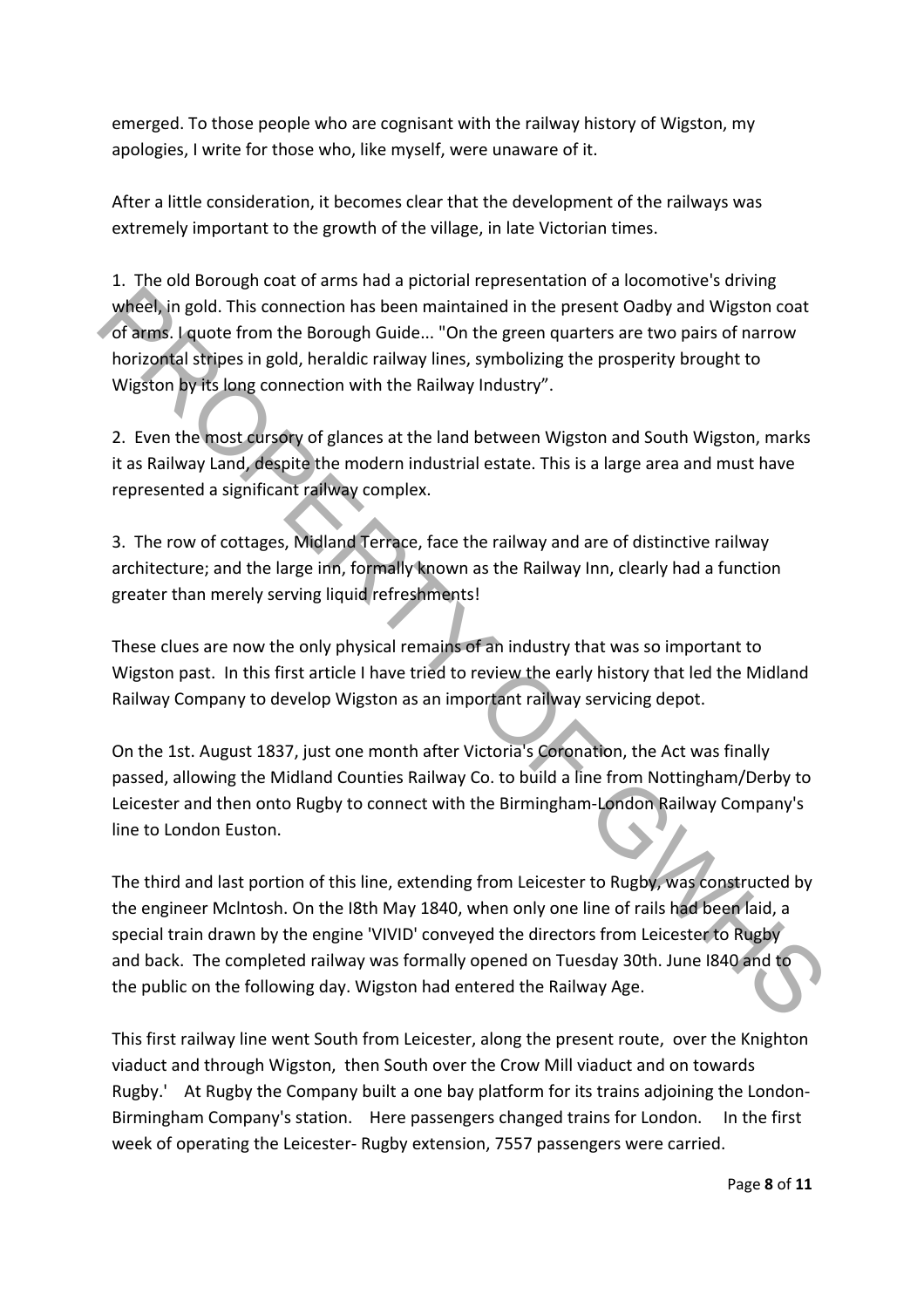For the technically minded, the gauge was 4' 81/2" and the ruling gradient 1:330. The rails were double headed, in five yard lengths, and weighed 77 lbs to the yard. The rails were placed in chairs and secured by wooden keys, the rail ends were held in joint chairs.

The 1841 Census Return gives six railway workers living in Wigston. One needs to remember at this time, just one year after the opening of the railway, and only eleven years after the opening of the Liverpool‐Manchester railway, that jobs in the industry were not yet clearly defined. In the Census, four workers are given as railway labourers, this could mean anything. Another is given as a platelayer, and the sixth, living at the Railway Station House, is called a Policeman. This man was not a policeman in the twentieth century meaning of the word, though one of his jobs was looking after railway property. He was also station master, clerk, signal man and safety officer and generally responsible for all railway matters on his stretch of line. In the absence of any telegraph or proper signalling facilities this was a very responsible job.

By 1851, the Census Return gives only four railway workers in Wigston, a Station Master and his assistant, a railway labourer and a policeman. From this one must conclude that Wigston was at this time just a small village station on the main Leicester to Rugby line. No doubt the railway had made some impact upon the local community, making both travel and the movement of goods easier and cheaper. However, in Wigston the chief employers of labour were still Frame Knitting and Agriculture, and there were still no signs of the changes to come. Elsewhere events which were to alter Wigston's future were taking place. In 1844, the Midland Counties Railway merged with the North Midland, and the Birmingham‐Derby Junction Railways to become the Midland Railway Company. opening of the Liverpool-Manchester railway, that jobs in the industry were not yet clearly<br>defined. An the Census, four workers are given as railway) takourers, this could mean<br>around House, is called a Policeman. This ma

Increased traffic and ever increasing tolls paid to the London North Western Railway Company the new owners of the Rugby station and the route to London, forced the Midland Railway to look for its own new route to London. The suggestion was to strike south from Wigston, through Northamptonshire to Bedford and on to Hitchin to join the Great Northern's line to London, Kings Cross. Although an Act was obtained to build the line, in 1847, an improvement in the arrangements with the L.N.W. re- the use of the Rugby station plus using Midland rolling stock on the line to London saw the Act lapse. N. B. If a line had not been built within five years of enactment all rights were forfeit, and should the line be subsequently required, a new Act had to be obtained.

This is exactly what happened with the Leicester‐Hitchin line. By the mid 1850's traffic was so heavy that the Midland again decided that it needed an alternative route to London. The Leicester‐Hitchin line was re‐enacted and work started at Wigston North Junction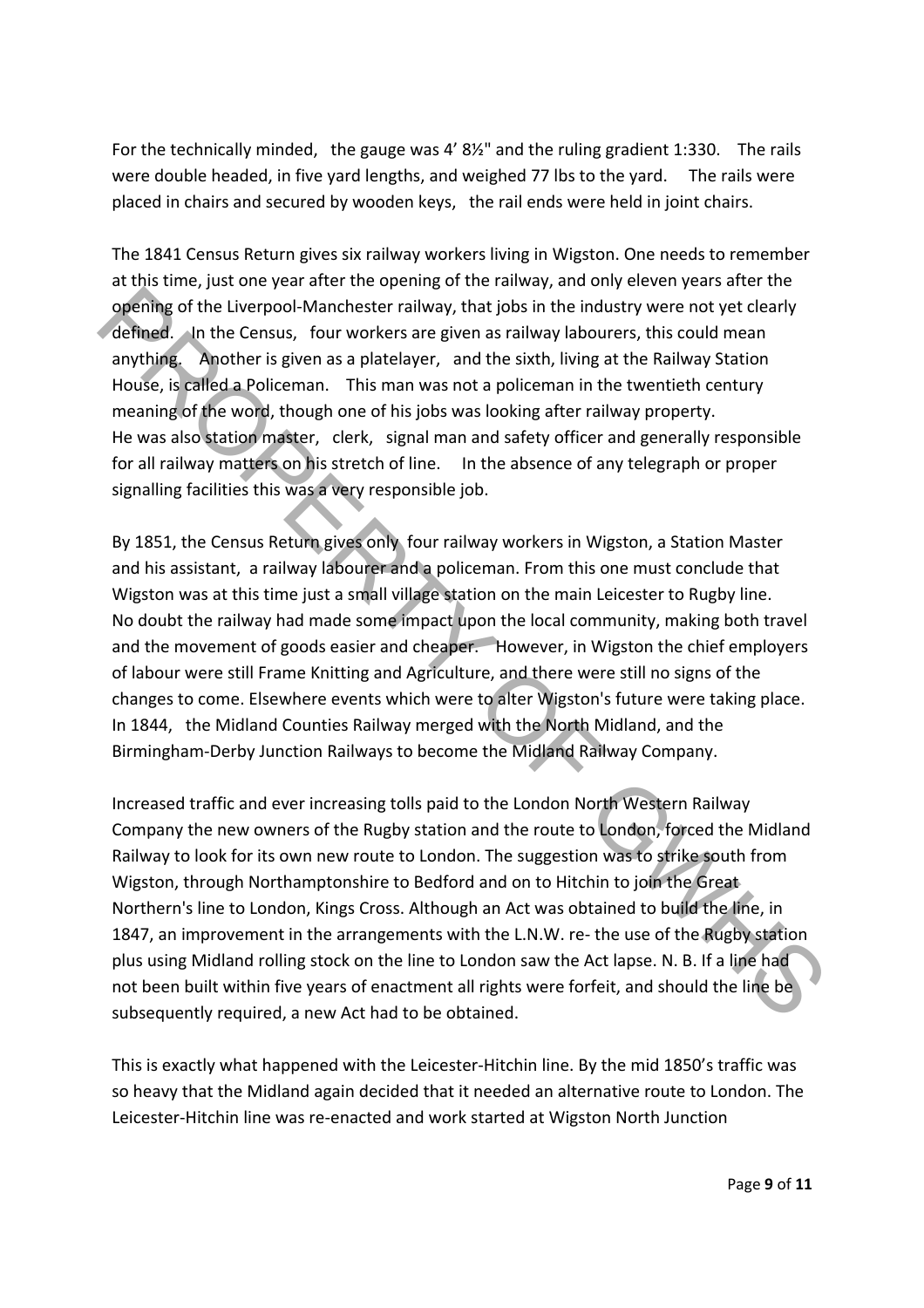Southwards to Great Bowden. Here the route joined the Rugby to Stamford line, thence to Market Harborough and so on to Hitchin to join the Great Northern line to London.

The formal opening was on May 7th, 1857. The first train of eighteen carriages left Hitchin at 7.33am. and reached Leicester at 10.50 am. There were now two routes to London, both passing through Wigston, but both passengers and goods were involved in changing trains.

Wigston must have become a busy junction with travellers to and from Birmingham to the counties South of Wigston, having to change trains here.

The 1861 Census Return reflects the growing importance of Wigston as a railway junction. The number of railway employees rose to twelve. There was now two station masters, the two stations being on the Rugby line and on the new Hitchin line. There were also three porters, two platelayers, three labourers and two railway policemen, for the two different stretches of track.

None of the early railway companies seems to have anticipated correctly the huge amount of traffic that would be generated by their existence. By 1862 all railway traffic had increased many fold and was doing every year. During 1862 over 3000 Midland trains were delayed on the way to London. In the same year the Midland Railway Company had to pay tolls of £193,000 to the London N.W. Company for the Rugby route to London, and £60,000 to the Great Northern Company for the Hitchin route to London.

The Midland Railway decided to seek its own route to London with its own terminus, in Act allowing the building of a line from Bedford (on the Hitchin line) to London, received the royal assent in 1863. This line together with the London terminus, St. Pancras station, was opened in 1868. As the track approached London, the Midland's line closely followed the route of the Great Northern's line. This accounts for the close proximity of Kings Cross, the Great Northern's terminus and St Pancras the Midland's terminus, which incidentally is still the London terminus for Leicester trains. Wigston must have become a busy junction with travellers to and from Birmingham to the<br>counties South of Wigston, having to change trains here.<br>The 1861 census Return reflects the growing importance of Wigston as a railway

With the completion of their own route to London, the Leicester-Rugby line, which for thirty years had been the main passenger route to London from the East Midlands, sank back into the position of a branch line. Wigston however, did not decline in importance. There was the availability of cheap land, an all ready complex junction, all very close to Leicester, where room for expansion was less easily available. In fact because of the topography the railway route in Leicester and to the North is constricted by both deep cuttings and embankments. The closest area of flat land, to Leicester is the area between Wigston and South Wigston. This area was ideally suited for a maintenance and servicing depot, for both track and rolling stock. Furthermore there was no shortage of labour.